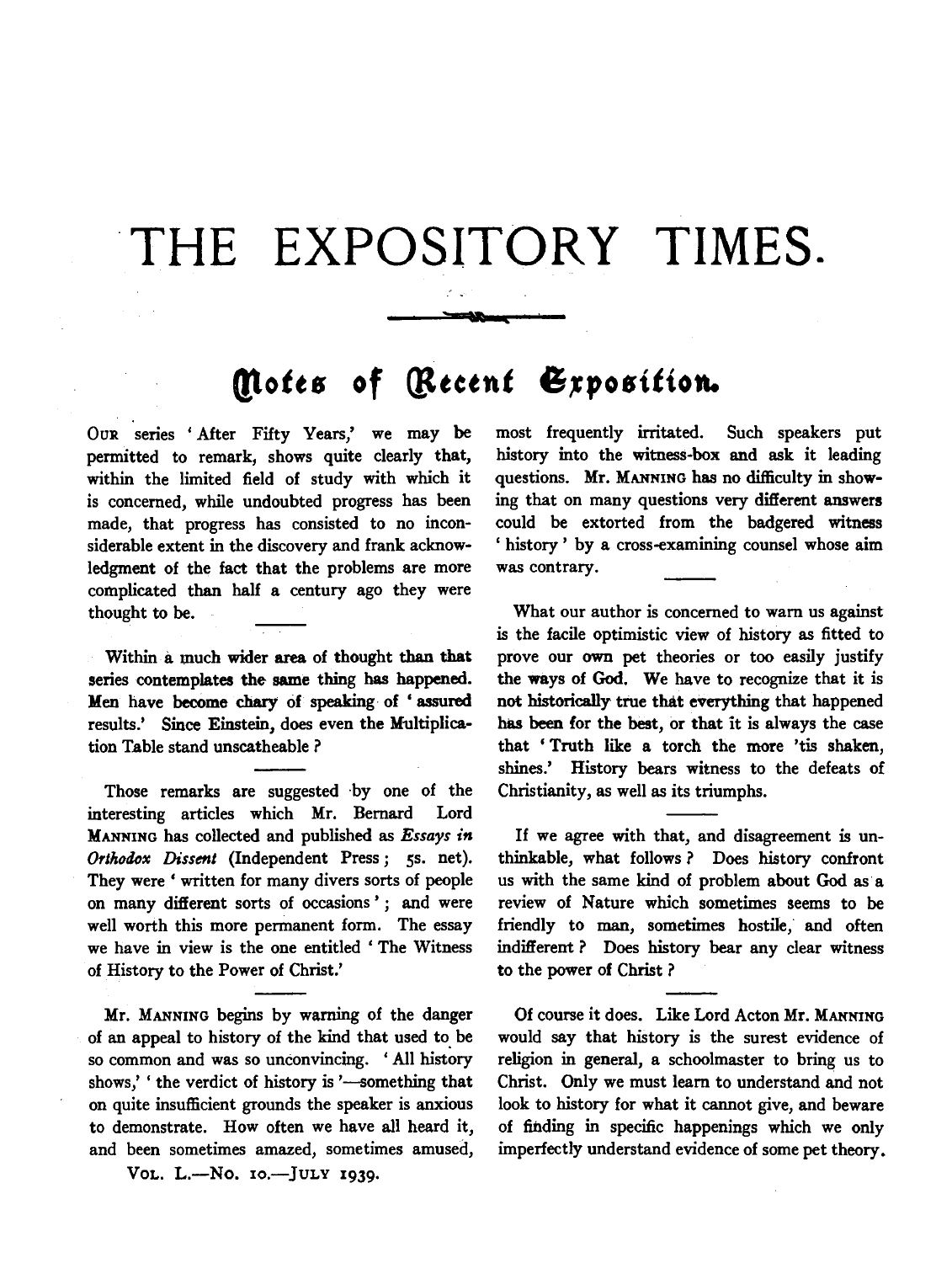A study of history induces a humility which is the prerequisite of expressing judgments on contemporary people and contemporary movements. ' It provides a standard of values and a sense of proportion.' ' To every generation its own problems are unprecedented and its own novelties new. But, if you have listened to Lucretius, you do not jump out of your skin when Sir Arthur Keith speaks out.' If this reduces the proportions of the critics of Christianity, admittedly it reduces those of contemporary Christianity also. Yet ' history deals more unkindly with the fads of our contemporaries than with the historic forces against which they hurl themselves.'

The historian cannot but perceive the magnitude and importance of Christian civilization. He may like or dislike it but he cannot ignore it. It is fashionable to criticise and censure it. The exotic, the remote are praised in contrast. But Mr. MANNING is convinced that a full review of Christian civilization with all its admitted blots and those exotic paradises far away with all their admitted merits will clearly demonstrate that in reality there is no worth-while comparison between the two, but much more glaring contrast. Communism may be better than Capitalism-Mr. MANNING has an open mind on the subject, but he is sure that if Communism comes to a Christian civilization it will make the non-Christian Russian experiment 'look silly.'

History shows us Western Europe and America as one of the greatest human attempts at living in society ; when all deductions are made, the most successful, the most human, the most kindly yet known. ' And history shows us the power of Christ as one of the most characteristic, most potent, most essential features of this society.' It is Christianity that has begotten and fostered whatever is best and kindliest in Western civilization. It is worked inextricably into its very fabric.

In the Spring number of the Christian quarterly, *Religion in Life* (published by the

Abingdon Press, New York), there is an article by Emil BRUNNER on 'The Present-Day Task of Theology.' It bears the marks of being an address delivered by him at Princeton in the course of his recent sojourn there as a visiting professor. It should be at once interesting and useful to see what one of the most distinguished of contemporary theologians has to say about his own professional task.

He begins by saying that the task of theology ia essentially the same in all ages. The reason being that God has revealed Himself in Jesus Christ once for all. As there is but one God, so there is also but one Mediator between God and man, Himself man, Christ Jesus who gave Himself a ransom for all. And there is none other salvation.

This does not mean that God is not a living God who works in our time as well as when He became flesh in Jesus Christ. But what He does in our time is not the same as what He did then. ' What He does since the day of Pentecost is that through His Holy Spirit He brings men to this Cross, to this His own Son, as to the place where the fountain of life has been once for all opened, so that every one who drinks of it is filled with that new life which is in kind eternal life.'

Here is sound evangelical doctrine, with the Barthian emphasis (if the epithet may be allowed) on the uniqueness and finality of the Christian religion. In Jesus Christ God speaks to us in the final way. He is the Word of God. And in this phrase there is embedded a theology, which is an intellectual elaboration of the knowledge of God and His Word which is inherent in Christian faith.

Why should we need this intellectual elaboration ? Because theology has a necessary service to render to the Church and to humanity. In the first place, the Church has to keep watch that the Word of God in Jesus Christ be not falsified, that indeed it be better understood. It took much theological work to save the Christian message from the Arians and the Pelagians in the ancient Church, and to bring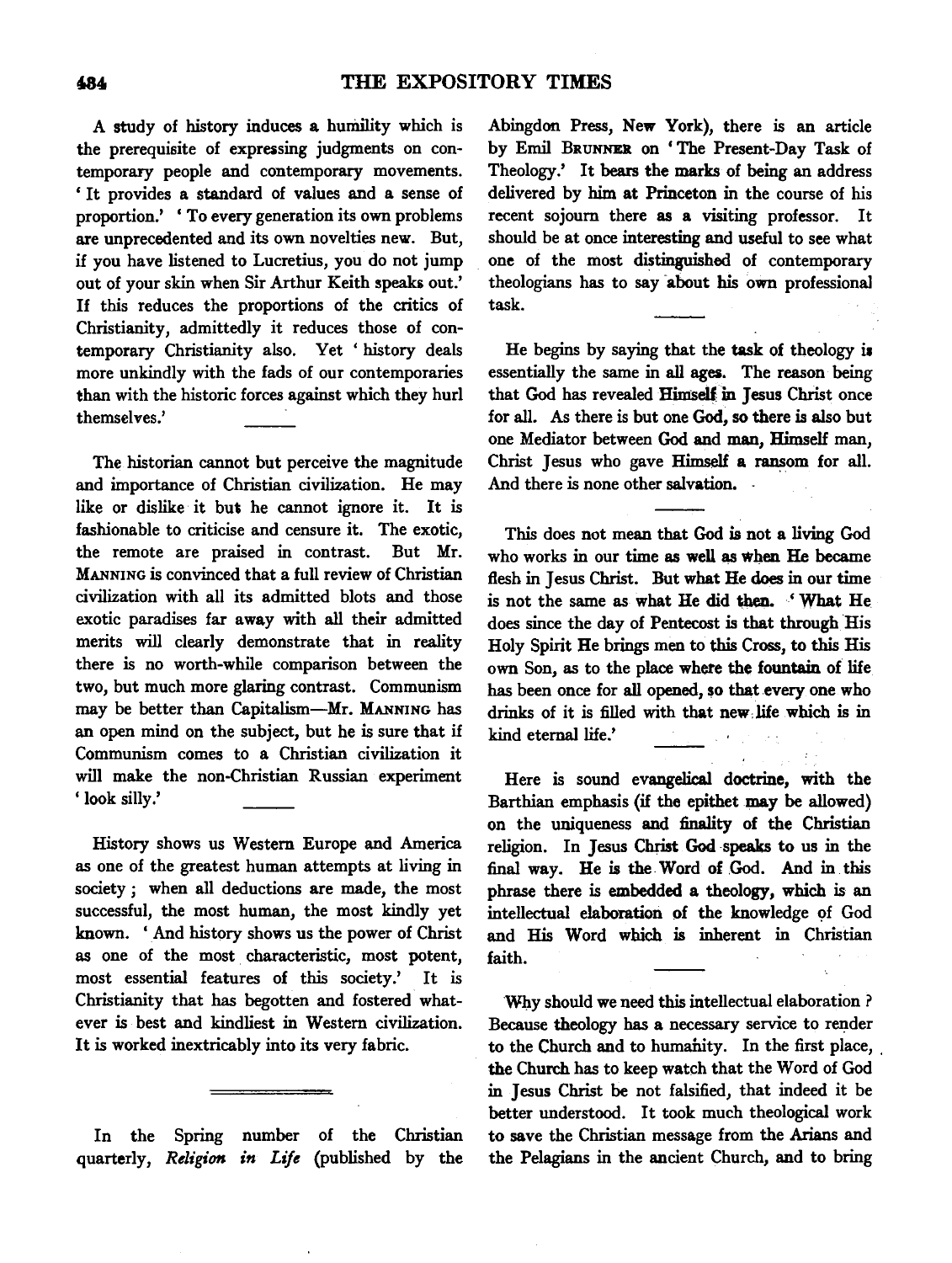about that vindication of its truth which we call the Reformation. In the second place, if there were no theology the educated part of a given society would probably never be reached by the truth of the Christian gospel. BRUNNER confesses that he himself would probably never have become a Christian without the help of theological thought both on the part of others and on his own part. He knows from experience that theology is a means of evangelism.

But if theology, as stated at the outset, has essentially the same task in all ages, it has to do its work in every age anew. The Word of God is not a given system of doctrines, in which case the work of theology could be done at a certain time once and for all. The Word of God is God in His self-revelation in Jesus Christ. And, as the apostles knew and show, there is a mystery here which escapes anything like a final expression. Luther knew it too, and that is why he attacked the Catholic doctrine of the infallible dogma and the infallible Church.

Not only is no theology final, and the limitations of every age call for the corrections of the next, but its task of teaching how to preach necessitates that the theologian should know his time and adapt his formulas accordingly. And the characteristics of the modem world are secularism, which is virtually atheism, and paganism, which is the divinization of the world and of man. Even the Christian Church takes an unconvincing stand for the gospel truth.

BRUNNER sees two main features akin to secularism and paganism in which the predicament of the Church presents itself. On the one hand, the Church's message is secularized in a rationalist or naturalist theology : it is not the gospel of God's grace in Christ that many teach and preach but some philosophical or mystical or moralistic substitute for it. On the other hand, the Church's profession is belied by its example : professing Christians do not win personal confidence by their way of living. Before the Church can convert the world she must herself be converted.

BRUNNER appears to us to take a somewhat dark view of the state both of the world and of the Church, but here are his conclusions: (r) Theology has to make a fresh endeavour to interpret for our time what the Word of God in Jesus Christ means. (2) Theology must be in its own character an evangelizing agency, breaking down the barrier between scientific knowledge and Christian doctrine. (3) Theology must be capable of awakening a missionary evangelistic zeal in the ministers of the Word in showing them that Christian faith is primarily concerned not with doctrines but with the living Christ, who died for our sins and is risen for· our sanctification. **(4)** Theology should lead to a real prayer life, for prayer is faith in action.

If it were not for the critical international situation we should all be deeply interested in Palestine and its future, in the question of a National Home for the Jews and all the questions that gather round this. And even in spite of the international situation many will find room in their minds for interest in a question like *What Are the Jews?* This is the title of a book on the significance and position of the Jews in the modem world. It is written by a Jewish Rabbi, Israel I. MATTUCK, A.M., D.H.L., and published by Messrs. Hodder & Stoughton at  $\varsigma$ s. net. One cannot but admire two things about this book: its high intellectual quality, and its amazing tranquillity. Dealing with matters that rouse hot passion and hot words the author is always calm, tolerant, and generous.

The book states the non-Zionist or anti-Zionist view of the history and future of the Jews. But in order to present his anti-Zionist case with sUccess the author has to consider the past of the Jew and his present position and claims. What are the Jews ? Are they a race ? Are they a nation ? Are they a religion? There are rs,ooo,ooo or r6,ooo,ooo of them in the world. Russia has about  $3,000,000$ ; Poland the same number; the United States has four and a half millions, the largest of any nation ; and in the British Isles there are about 3oo,ooo. The Jews have been Europeans for twenty centuries. They are divided nationally. There are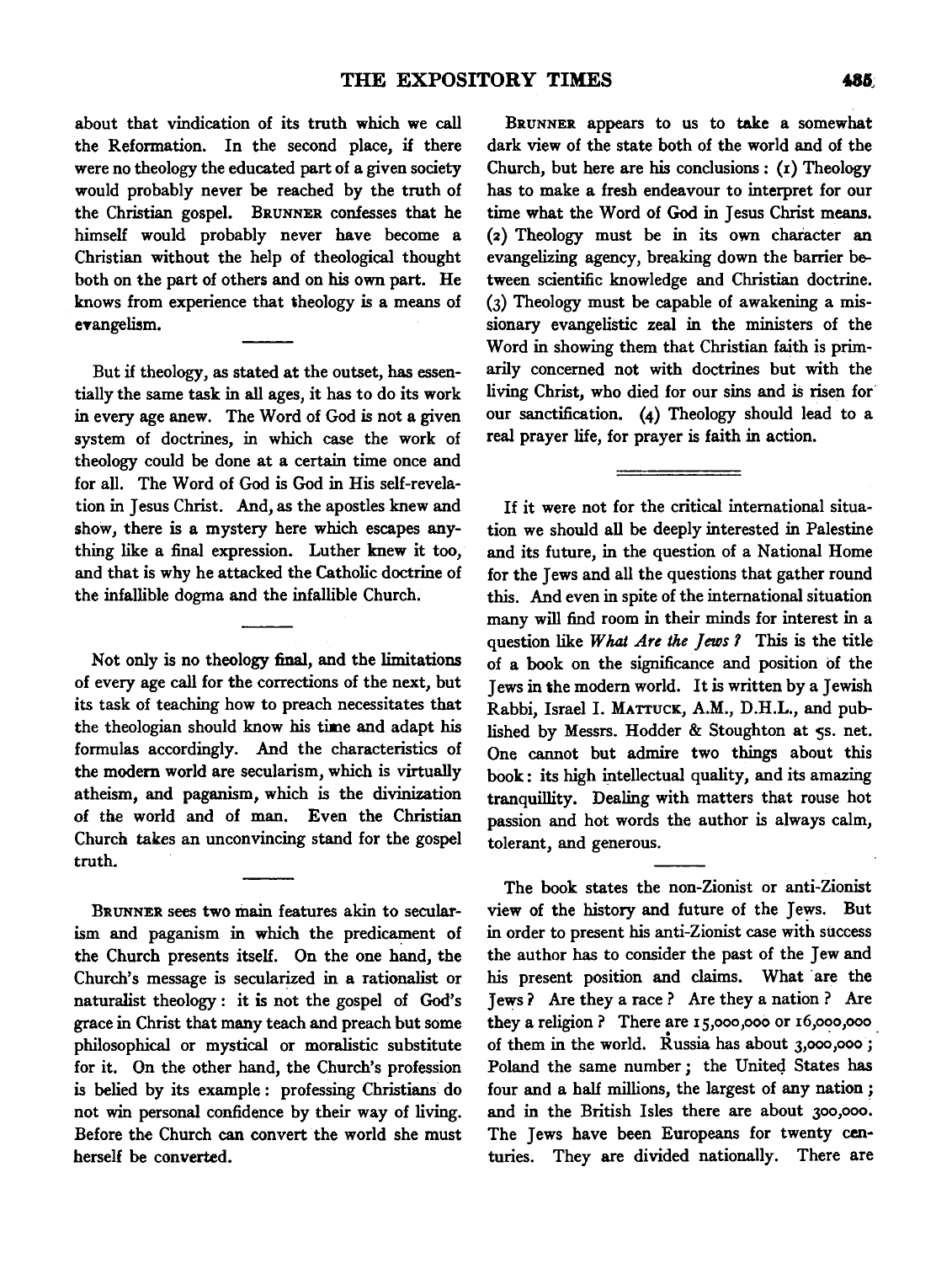French Jews, German Jews, Russian Jews. They are divided religiously. Liberal Judaism has departed far from Orthodox Judaism. It rejects the hope of a personal Messiah and the traditional Jewish attitude to the Bible. But in spite of these divisions the Jews are a unity. What is it ?

Are they a *Race* ? The answer is ' no.' Certainly not biologically. ' There are no racial traits that belong to the Jews universally. . . .' The Jews of Abyssinia are black; in China they are yellow; in India they are brown. The Jews in Arabia and Egypt are like the Arabs. Biologically, the Jews approximate everywhere to the non-Jewish people among whom they live. And the psychological differences are as great as the biological. In their general outlook upon life, in their mode of thinking, the native Jews of India differ from the native Jews of England as much almost as the other Indians differ from other Englishmen. Even the physical appearance, which is regarded as ' Jewish,' is characteristic of the Jews of Eastern Europe and came from them as they migrated westward. We must not be deceived by such terms as ' Semitic ' and ' Aryan ' which, as has often been shown, are names not of races but of languages. Yet there is a Jewish unity. What is it?

Are they a *Nation* ? The answer is 'no.' They were once a nation in Biblical times. But since A.D. 70 they have ceased to be a nation-indeed since 538 B.C. Since that date they have never been a political unit. Dispersion has been their permanent condition. And they have come to belong wholly to the nationality in which they have found their resting-place. The British Jew is as British as any other Briton. The German Jew has been loyal to Germany. He has regarded himself as a German and loved Germany. It is part of his purgatory that he has been driven out of the land and home he loves. For twenty centuries the Jews have not been a nation. And therefore Jewish Nationalism or Zionism, is a purely modern development. '

Dr. MATTUCK is a convinced opponent of Jewish Nationalism. But he states the case for Zionism and the demand for a ' National Home for the Jews ' in Palestine fairly. The burden on the Jews, so the argument runs, is that everywhere they are a minority. Politically they are subject to the will of a majority that is not always friendly. Spiritually they suffer under the pressure of an environment dominated by non-Jewish influences which prevent them from expressing their inner life. Palestine suited specially those who felt the ' spiritual ' impulse to Jewish nationalism. There they might express themselves and develop a purely Jewish ' culture.' Only in a national homeland of their own can the Jews be spiritually effective and culturally creative.

Dr. MATTUCK's answer is this. Jewish nationalism. which is modern nationalism talking Hebrew, is not the same as the historic unity of the Jews. That is purely religious. Except for a short period there never has been a Jewish nation. There is no such thing as a Jewish ' culture.' What in the arts is described as ' Jewish ' is simply Russian or Polish. There is no Jewish sculpture or painting. There is not even any Jewish music. So called Jewish melodies turn out on investigation to be folk-songs of the countries in which the Jews live. The melody used by the Zionists for their' National' Anthem is a Slavic folk-song.

As to a National Home in which to develop the peculiar .contribution of the Jew, Dr. MATTUCK points out a decisive fact. There are fifteen or sixteen million Jews in the world. Palestine can absorb at the most one million. In the fifteen or sixteen years since the Mandate about 3oo,ooo Jews have settled in Palestine. This is a small number in comparison with the number that needs a refuge. The ' return of the Jews to Palestine ' is a fiction. Actually, one-quarter of one per cent. have gone there. Of Jews in Germany only a mere fraction have gone to Palestine. How can Palestine be regarded as a ' Land of Refuge ' for the Jew and a. ' National Home ' when such a minute fragment could alone be received there ?

It would be much better for the Jews in Palestine, for their economic welfare, if the idea of the Nationai